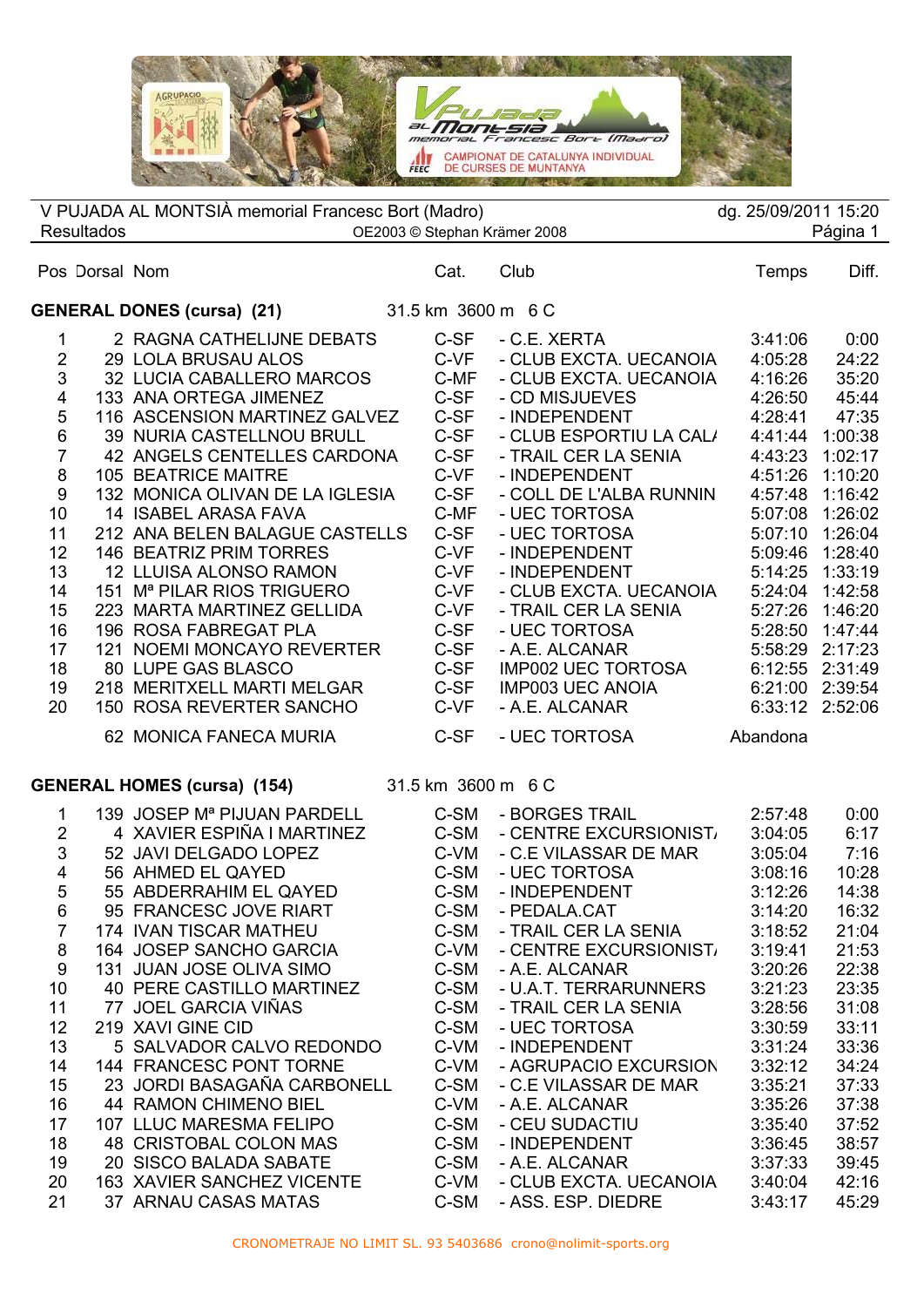

 $\overline{\phantom{a}}$  $\overline{a}$ V PUJADA AL MONTSIÀ memorial Francesc Bort (Madro) dg. 25/09/2011 15:20 Resultados OE2003 © Stephan Krämer 2008 Página 2

## Pos Dorsal Nom Cat. Club Temps Diff. *GENERAL HOMES (cursa) (154) 31.5 km 3600 m 6 C (cont.)* 22 66 MARC FLOS RUIZ C-VM - BTT MONTBIKE AMPOST 3:45:16 47:28 114 FELIPE MARTINEZ FERREROS C-SM - AULA DE NATURA VINAR 3:46:18 48:30 166 JOAN SANCHO SANCHO C-SM - A.E. ALCANAR 3:51:05 53:17 30 ALBERT BUIRA ALZURIA C-SM - OBRINT TRAÇA 3:51:22 53:34 157 HERI ROYO FERRERES C-SM - TRAIL CER LA SENIA 3:52:05 54:17 21 LLUC BARBERA ARASA C-SM - TRAIL MASDENVERGE 3:53:21 55:33 28 178 JORDI VALLES I DOMINGO C-MM - CENTRE EXCURSIONIST 3:53:30 55:42 96 AGUS JUAN-CAMPS CASTELL C-SM - CEU SUDACTIU 3:56:02 58:14 147 MANU QUEROL MESTRE C-SM - TRAIL CER LA SENIA 3:56:58 59:10 154 VICTOR ROJO ROMERO C-VM - TRAIL CER LA SENIA 3:56:59 59:11 10 JUAN ANTONIO ALFARA FIBLA C-SM - A.E. ALCANAR 3:57:04 59:16 73 ENRIC GALOCHA PRUNA C-SM - C.E VILASSAR DE MAR 3:58:25 1:00:37 101 PASCUAL LOPEZ LARA C-VM - COLL DE L'ALBA RUNNIN 3:59:56 1:02:08 59 ALBERT ESTELLER REVERTER C-SM - A.E. ALCANAR 3:59:57 1:02:09 175 MANEL TOMAS ANDREU C-SM - TRAIL CER LA SENIA 4:00:21 1:02:33 74 VICENT GARCIA ARGENTO C-SM - CLUB ESPORTIU LA CALA 4:00:40 1:02:52 98 PERE LLINARES LLORCA C-SM - CLUB EXCTA. PRIORAT 4:01:07 1:03:19 117 ANTONIO MESTRE MESEGUER C-MM - TRAIL CER LA SENIA 4:04:44 1:06:56 149 JON REVERTER QUERALT C-SM - A.E. ALCANAR 4:04:55 1:07:07 71 CARLOS GABALDA CURTO C-SM - CEU SUDACTIU 4:05:07 1:07:19 88 OSCAR GRIÑO HERNANDEZ C-SM - EXTREM TEAM TIVISSA 4:06:15 1:08:27 183 DOMINGO VIDAL SORIANO C-SM - CEU SUDACTIU 4:07:15 1:09:27 156 CARLES ROSSELL FALCO C-SM - FAM 4:07:46 1:09:58 60 RAFA ESTERUELAS VIÑALS C-SM - TRAGAMILLAS 4:09:11 1:11:23 11 XAVI ALONSO ANGUERA C-SM - EXTREM TEAM TIVISSA 4:09:29 1:11:41 172 RAFAEL SUBIROS PICAZO C-VM - CEM LA CAMETA COIXA 4:09:58 1:12:10 173 JESUS TISCAR GOMEZ C-VM - TRAIL CER LA SENIA 4:10:00 1:12:12 161 JOSEP SANABRA RAMOS C-VM - CN REUS PLOMS 4:11:36 1:13:48 22 DARIO BAS MARIN C-VM - CD MISJUEVES 4:11:49 1:14:01 27 EUGENIO BEL VERGE C-SM - TRAIL CER LA SENIA 4:11:55 1:14:07 52 148 RAFA REVERTE BARBERA C-SM - BTT MONTBIKE AMPOST 4:11:56 1:14:08 109 PERE MARSE VIDAL C-SM - UEC ANOIA 4:13:32 1:15:44 162 SERGI SANCHEZ C-SM - UEC TORTOSA 4:13:50 1:16:02 91 BERNABE HIERRO FONTCUBERTA C-SM - TRAIL ROQUETES 4:14:32 1:16:44 85 JUAN PEDRO GOMEZ GOMEZ C-VM - TRAIL CER LA SENIA 4:15:23 1:17:35 57 168 ISMAEL SEGARRA GONZALEZ C-SM - A.E. ALCANAR 134 ALBERT PALACIOS BERNAD C-SM - CEU SUDACTIU 4:22:59 1:25:11 31 JORDI BUJ CAMPO C-SM - INDEPENDENT 4:23:29 1:25:41 102 JORDI LOPEZ VILAS C-SM - MADTEAM 4:23:30 1:25:42 72 ISAIAS GALENDE GUERRA C-VM - INDEPENDENT 4:23:43 1:25:55 126 JORDI NAVARRO BARBERA C-SM - INDEPENDENT 4:24:05 1:26:17 100 PEDRO LOPEZ AGUILERA C-VM - CLUB EXCTA. UECANOIA 4:26:58 1:29:10 76 OSCAR GARCIA TOBAJAS C-SM - INDEPENDENT 4:28:23 1:30:35 28 JORDI BONAVILA CUGAT C-SM - TRAIL ROQUETES 4:28:46 1:30:58 16 ANGEL ARASA PELLISA C-SM - UEC TORTOSA - DELTA S 4:29:17 1:31:29

67 177 SERGIO MARCELO URCHIPIA FIGUI C-VM - INDEPENDENT 4:30:09 1:32:21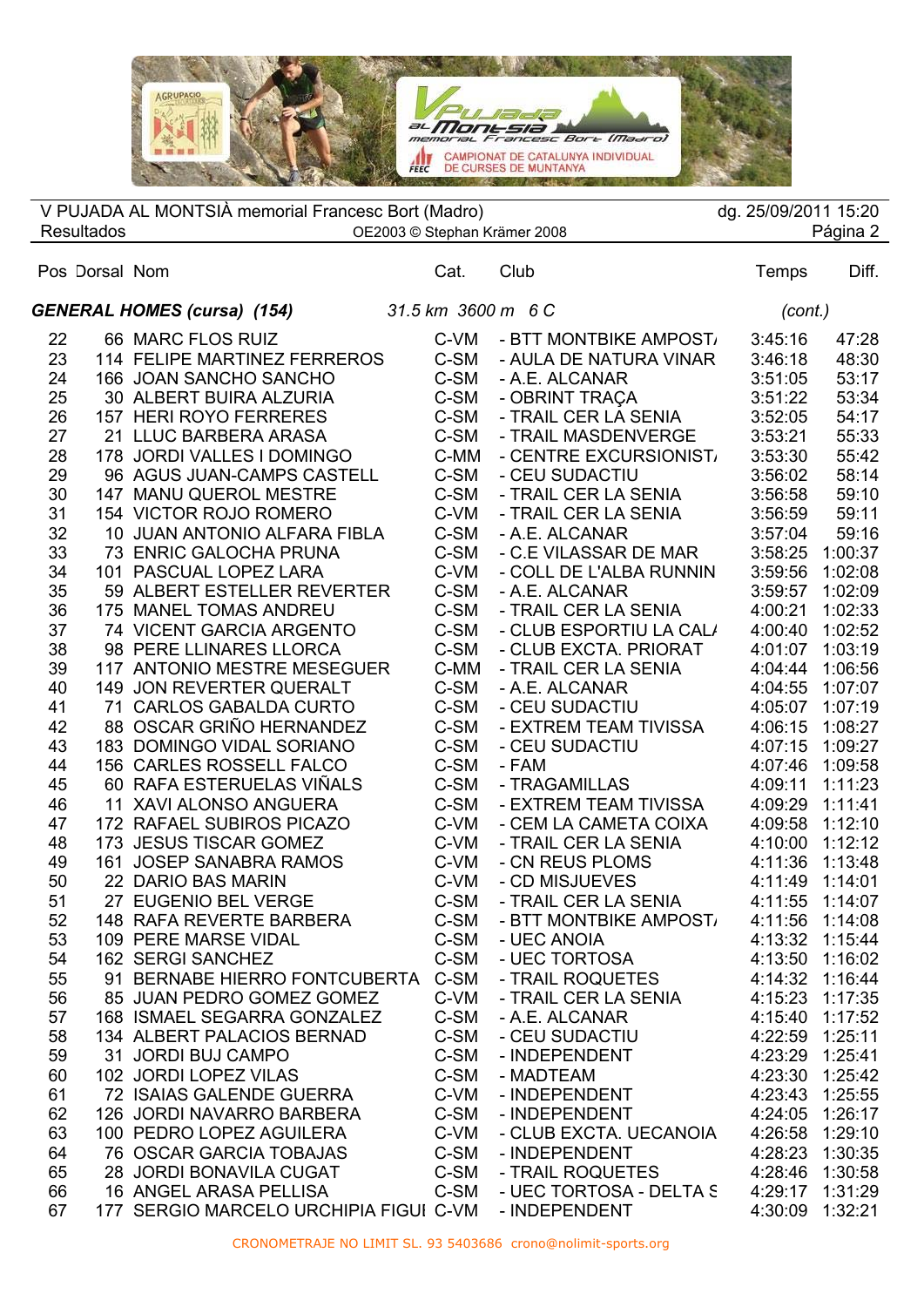

 $\overline{\phantom{a}}$  $\overline{a}$ V PUJADA AL MONTSIÀ memorial Francesc Bort (Madro) dg. 25/09/2011 15:20 V PUJADA AL MONTSIÀ memorial Francesc Bort (Madro) dg. 25/09/2011 15:20<br>Resultados OE2003 © Stephan Krämer 2008 Página 3

|     | Pos Dorsal Nom |                                                   | Cat. | Club                                 | Temps           | Diff.           |  |
|-----|----------------|---------------------------------------------------|------|--------------------------------------|-----------------|-----------------|--|
|     |                | GENERAL HOMES (cursa) (154) 31.5 km 3600 m 6 C    |      |                                      |                 | (cont.)         |  |
| 68  |                | 69 ANGEL FUENTES BUSTOS                           | C-SM | - TRAIL CER LA SENIA 4:31:36 1:33:48 |                 |                 |  |
| 69  |                | 81 RAMON GASPARIN CALVO                           | C-SM | - BTT MONTBIKE AMPOST,               | 4:31:44 1:33:56 |                 |  |
| 70  |                | 6 ANGEL ACCENSI ANDREU                            | C-VM | - COLL DE L'ALBA RUNNIN              | 4:34:53 1:37:05 |                 |  |
| 71  |                | 115 BERNAT MARTINEZ FIGUEROLA                     | C-MM | - ASS. ESP. EKKE                     | 4:35:15 1:37:27 |                 |  |
| 72  |                | 214 PACO MIES VIDAL                               | C-MM | - TRAIL CER LA SENIA                 | 4:36:07 1:38:19 |                 |  |
| 73  |                | 214  PACO MIES VIDAL<br>158  ALBERT SALES I LLOP  | C-SM | - CEM LA CAMETA COIXA                | 4:38:41         | 1:40:53         |  |
| 74  |                | 138 ALBERT PERICAS PARERA                         | C-SM | - COLL DE L'ALBA RUNNIN              | 4:40:10 1:42:22 |                 |  |
| 75  |                | 57 JORDI ESCUDE MIRALLES                          | C-SM | - GR7ESUS<br>- A.E. ALCANAR          | 4:41:26 1:43:38 |                 |  |
| 76  |                | 155 ANTONI ROMERA BRANCHAT                        | C-SM |                                      | 4:42:03 1:44:15 |                 |  |
| 77  |                | 130 JOSEP MARIA OLESA VALLESPI                    | C-VM | - EXTREM TEAM TIVISSA                | 4:42:22 1:44:34 |                 |  |
| 78  |                | 140 XAVIER PINENT ROMERO                          | C-SM | - INDEPENDENT                        | 4:44:48 1:47:00 |                 |  |
| 79  |                | 92 GERSON HOMBRE VICENTE                          | C-SM | - INDEPENDENT                        | 4:47:53 1:50:05 |                 |  |
| 80  |                | 142 IVAN PONS CAPILLA                             | C-SM | - C.E. LA FORADADA                   | 4:48:02 1:50:14 |                 |  |
| 81  |                | 160 GUSTAVO SALOM GARCIA                          | C-SM | - INDEPENDENT                        | 4:48:18         | 1:50:30         |  |
| 82  |                | 200 JORDI PITART PANISELLO                        | C-VM | - UEC TORTOSA                        | 4:50:59         | 1:53:11         |  |
| 82  |                | 213 JOSE LUIS MORA MARTINEZ                       | C-VM | - UEC TORTOSA                        | 4:50:59 1:53:11 |                 |  |
| 84  |                | 93 JOSEP M. INSAUSTI SOLE                         | C-MM | - ASSOC. EXC. LA PICOSS.             | 4:52:06 1:54:18 |                 |  |
| 85  |                | 137 ORIOL PELLISA SALVADO                         | C-SM | - CLUB EXCURSIONISTA C               | 4:52:31 1:54:43 |                 |  |
| 86  |                | 94 DANI ITARTE VALLS                              | C-SM | - COLL DE L'ALBA RUNNIN              | 4:52:38 1:54:50 |                 |  |
| 87  |                | 19 JESUS AURE CALVET                              | C-SM | - BTT MONTBIKE AMPOST,               | 4:53:41 1:55:53 |                 |  |
| 88  |                | 170 JORDI SUBIRATS CID                            | C-SM | - A.E. ALCANAR                       | 4:54:31 1:56:43 |                 |  |
| 89  |                | 15 PAU ARASA LLEIXA                               | C-VM | - FARRUBIO REGUERS TR                | 4:54:42 1:56:54 |                 |  |
| 90  |                | 127 JORDI NAVARRO VALLDEPEREZ C-SM                |      | - TRAIL ROQUETES                     | 4:54:46 1:56:58 |                 |  |
| 91  |                | 110 RAMON MARTI CARBO<br>53 JOSEP DEMUNTS SEGOVIA | C-MM | - A.E. ALCANAR                       | 4:55:29 1:57:41 |                 |  |
| 92  |                |                                                   | C-VM | - ESS. ESP. ST GRAU                  | 4:55:33 1:57:45 |                 |  |
| 93  |                | 125 ADOLFO MORENO NOS                             | C-SM | - BTT MONTBIKE AMPOST,               | 4:55:55 1:58:07 |                 |  |
| 94  |                | 103 JOSEP ANTONI LORENZO CARRASI C-SM             |      | - UEC TORTOSA                        | 4:56:01         | 1:58:13         |  |
| 95  |                | 136 PERE PANISELLO TAFALLA                        | C-SM | - GR7ESUS                            | 4:56:57         | 1:59:09         |  |
| 96  |                | 135 CLIMENT PALET PUIG                            | C-MM | - ASS. ESP. ULLASTRELL               | 4:58:31         | 2:00:43         |  |
| 97  |                | 38 RAMON CASTELLA PIFARRE C-VM                    |      | - CENTRE EXCTA. DE LA S              | 4:59:01         | 2:01:13         |  |
| 98  |                | 24 CARLOS BATALLA ROLDAN C-VM                     |      | - INDEPENDENT                        | 4:59:30 2:01:42 |                 |  |
| 99  |                | 26 JOAQUIN BEL MESSEGUER                          | C-SM | - TRAIL CER LA SENIA                 | 4:59:57 2:02:09 |                 |  |
| 100 |                | 106 JOAN MARESMA FELIPO                           |      | C-VM - CEU SUDACTIU                  |                 | 5:00:07 2:02:19 |  |
| 101 |                | 153 FERNANDO RODRIGUEZ CARDONA C-SM               |      | - COLL DE L'ALBA RUNNIN              |                 | 5:01:58 2:04:10 |  |
| 102 |                | 8 JUANJO ACCENSI ANDREU                           | C-VM | - COLL DE L'ALBA RUNNIN              | 5:01:59 2:04:11 |                 |  |
| 103 |                | 82 PAU GIMENO BALLESTER                           | C-SM | - TRAIL CER LA SENIA                 | 5:02:33 2:04:45 |                 |  |
| 104 |                | 61 ANTONIO ESTEVE ROYO                            | C-SM | - INDEPENDENT                        | 5:03:17 2:05:29 |                 |  |
| 105 |                | 108 ANDREU MARGALEF LLAO                          | C-SM | - CLUB ESPORTIU LA CAL/              | 5:04:02 2:06:14 |                 |  |
| 105 |                | 176 JOAQUIN TURON SALVADO                         | C-SM | - INDEPENDENT                        | 5:04:02 2:06:14 |                 |  |
| 107 |                | 67 LLUIS FRANCES PANEA                            | C-SM | - CLUB ESPORTIU LA CAL/              | 5:04:19         | 2:06:31         |  |
| 108 |                | 220 MARTI VIÑAS ORTEGA                            | C-SM | - INDEPENDENT                        | 5:04:31         | 2:06:43         |  |
| 109 |                | 124 JORDI PAMIES CRUAÑES                          | C-SM | - INDEPENDENT                        | 5:04:32 2:06:44 |                 |  |
| 110 |                | <b>171 IVAN SUBIRATS FERRERES</b>                 | C-SM | - INDEPENDENT                        | 5:05:32 2:07:44 |                 |  |
| 111 |                | 86 DIDAC GONZALEZ PUJOL                           | C-SM | - CEM LA CAMETA COIXA                | 5:07:06 2:09:18 |                 |  |
| 112 |                | 58 JOSEP MANEL ESCUDERO BARROS C-SM               |      | - INDEPENDENT                        | 5:07:14 2:09:26 |                 |  |
| 113 |                | 68 NARCIS FRANCH PIÑOL                            | C-VM | - INDEPENDENT                        |                 | 5:12:58 2:15:10 |  |